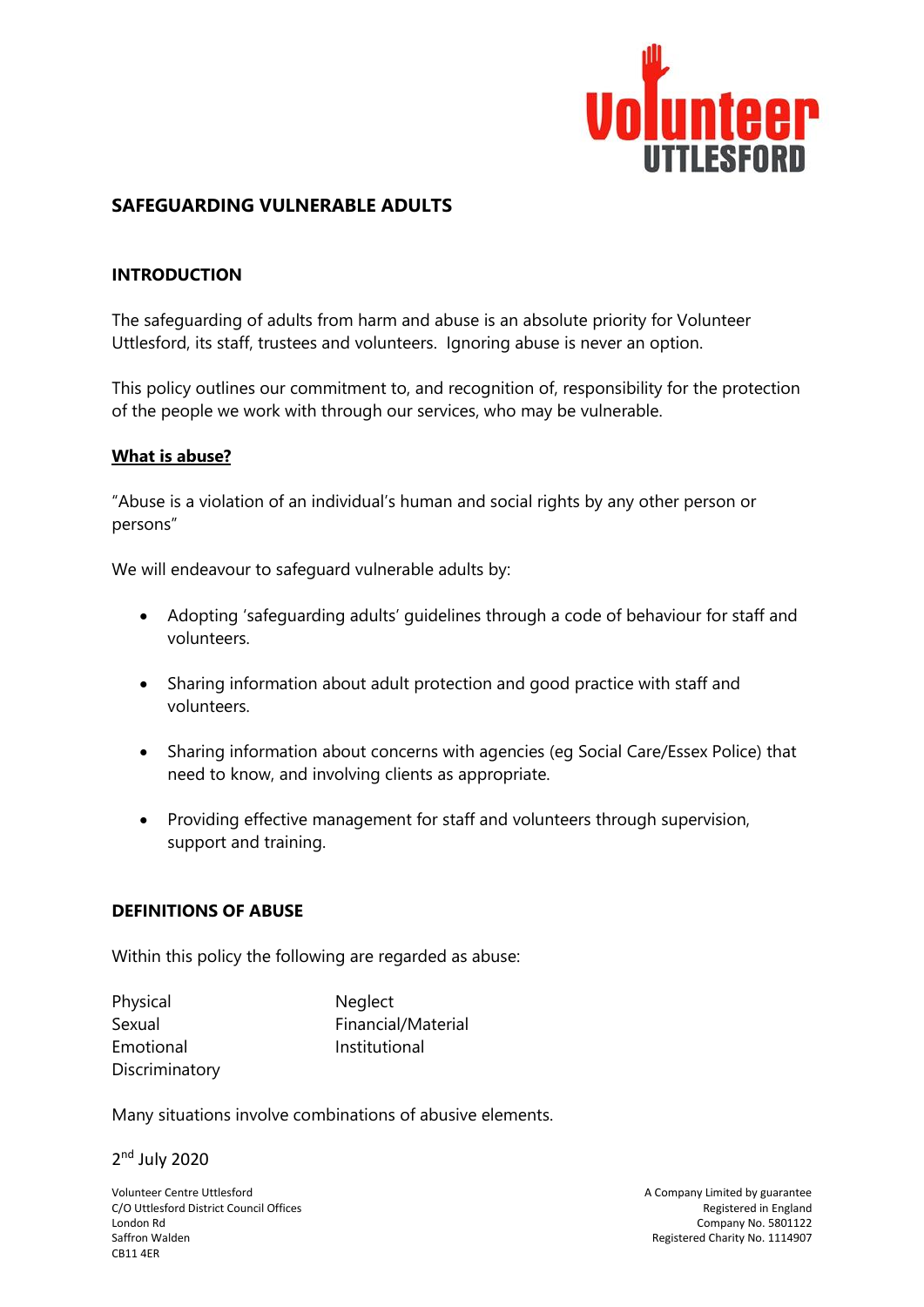## **EXPLANATIONS AND POSSIBLE SIGNS**

**Physical abuse -** these include:

- Physical injuries which are not explained satisfactorily.
- Knowledge or suspicion that injury was inflicted intentionally by the violence of others.
- Lack of care for the person by formal or informal carers or by others who have responsibility, charge, or care of the individual.
- Pushing, pinching, slapping, hitting, burning, force feeding or force medication and restraint of a person might be included under this heading. The extent to which they have occurred and the circumstances in which they have taken place will need to be taken into account.

#### **Sexual abuse**

Sexual abuse is considered to be the involvement of vulnerable individuals in sexual activities to which they have not given or were unable to give their consent, or which violate the law.

Sexual abuse includes:

- Contact abuse touch eg. of breast, genitals, arms, mouth etc, masturbation of either or both persons, penetration or attempted penetration of vagina, anus, mouth with or by penis, fingers or other objects.
- Non-contact abuse looking, photography, indecent exposure, harassment, serious teasing or innuendo.

### **Neglect**

Vulnerable people who have been, or are suspected of being physically neglected by either formal or informal carers or any other person who has responsibility, charge or care for the person, to the extent that their health and/or development are significantly impaired. For example this would include a vulnerable person who is unable or observed to be unable to self-medicate and is not receiving their medication in an appropriate manner, or any person who has responsibility or charge for a person who fails to safeguard their living arrangements.

### **Emotional abuse**

Vulnerable people who have been physically abused either by acts of omission or commission on the part of others resulting in humiliation or harassment, for example swearing at, ignoring and denial of their rights. This could include making the individual feel ashamed of involuntary behaviour, blaming them for actions or events beyond their control, or ridiculing them for their conduct; also included could be deprivation of normal social contact and inadequate or improper supervision.

Harassment could comprise of bullying, being threatened, or intimidated, or being made to fear for their health and wellbeing.

2<sup>nd</sup> July 2020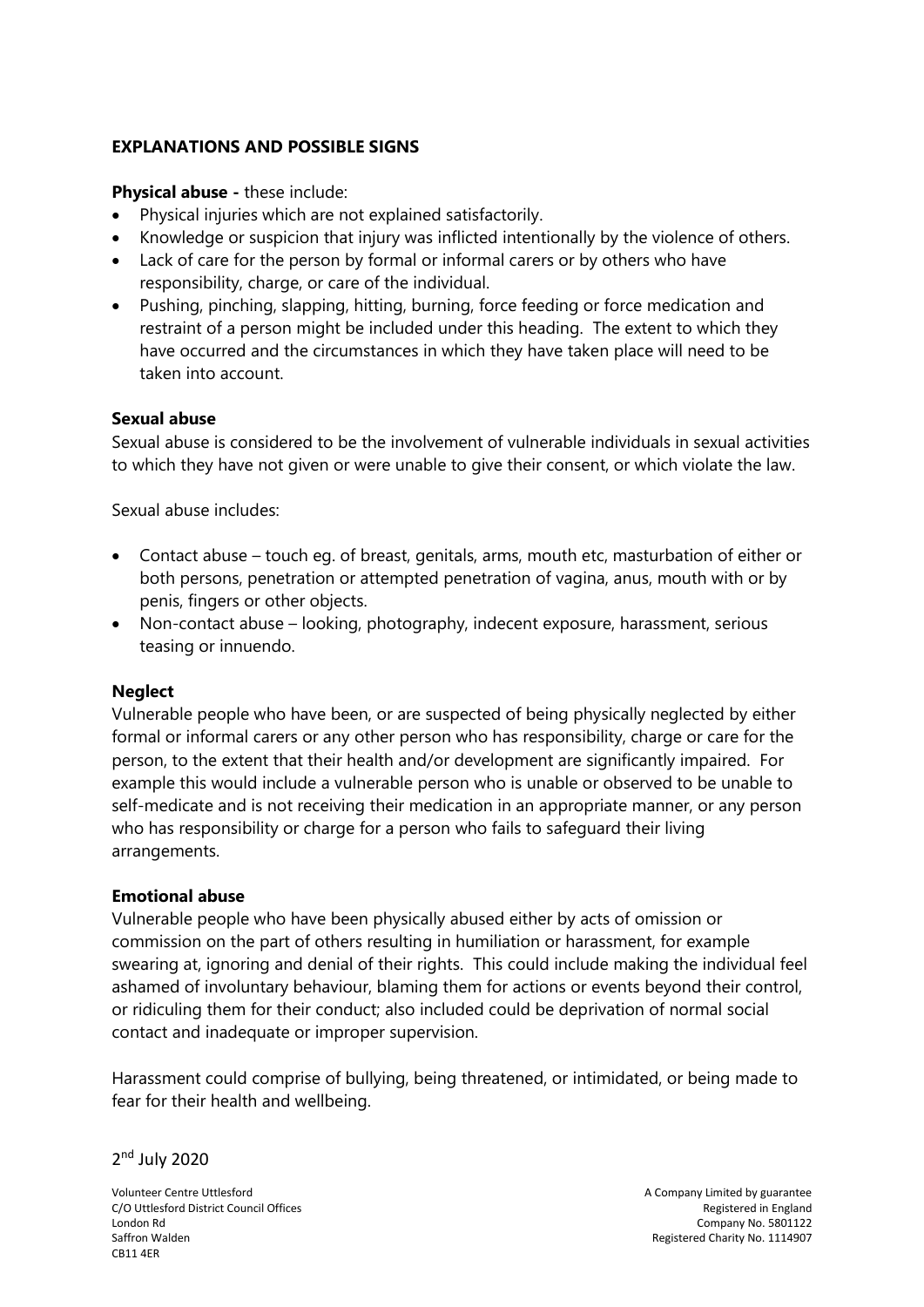### **Financial/Material abuse**

Vulnerable people who suffer material exploitation at the hands of any other person through the misuse or theft of their money, property, possessions, or by having their access to material goods restricted by another person.

For example, this includes the misappropriation of benefits due to the individual or preventing access to such benefits.

### **Institutional abuse**

Abuse may take place in residential care or nursing homes. The policies of all establishments should ensure that the routines do not neglect people's ability to receive personal and individualised care and that their rights to privacy, dignity, independence, choice and fulfilment are met. Abuse may be influenced by factors wholly or partly outside the staff member's immediate control (e.g. staffing levels, health and safety issues etc.)

Poor practice in any institutional setting is abuse, and should be challenged through the use of whistle blowing, and guidelines for allegations against staff.

### **Discriminatory abuse**

May include racist or sexist remarks or comments based on a person's impairment, Disability, age or illness, and other forms of harassment, slurs or similar treatment.

### **RECOGNITION - Indicators of Possible Abuse**

The following indicators are signs and symptoms which may suggest that some form of abuse might have been, or is, taking place. Caution suggests against establishing adult abuse merely due to the presence of one or more of these indicators without further detailed investigation.

### **Physical abuse**

- History of unexplained falls or minor injuries.
- Bruising, in well protected areas, e.g. inside thigh, inside upper arm, on soft parts of the body, clustered as from repeated striking.
- Finger marks.
- Burns of an unusual kind or in unusual places.
- Injuries, bruises, found at different stages of healing or those where it is difficult to suggest an accidental cause.
- Injury shape similar to an object.
- Injuries to head or face.
- History of changing GP or reluctance to seek GP/services help.
- Accounts of events which may vary with time and are inconsistent with the physical evidence.
- Frequent attendance at hospital accident and emergency departments.
- Malnutrition when not living alone.

2<sup>nd</sup> July 2020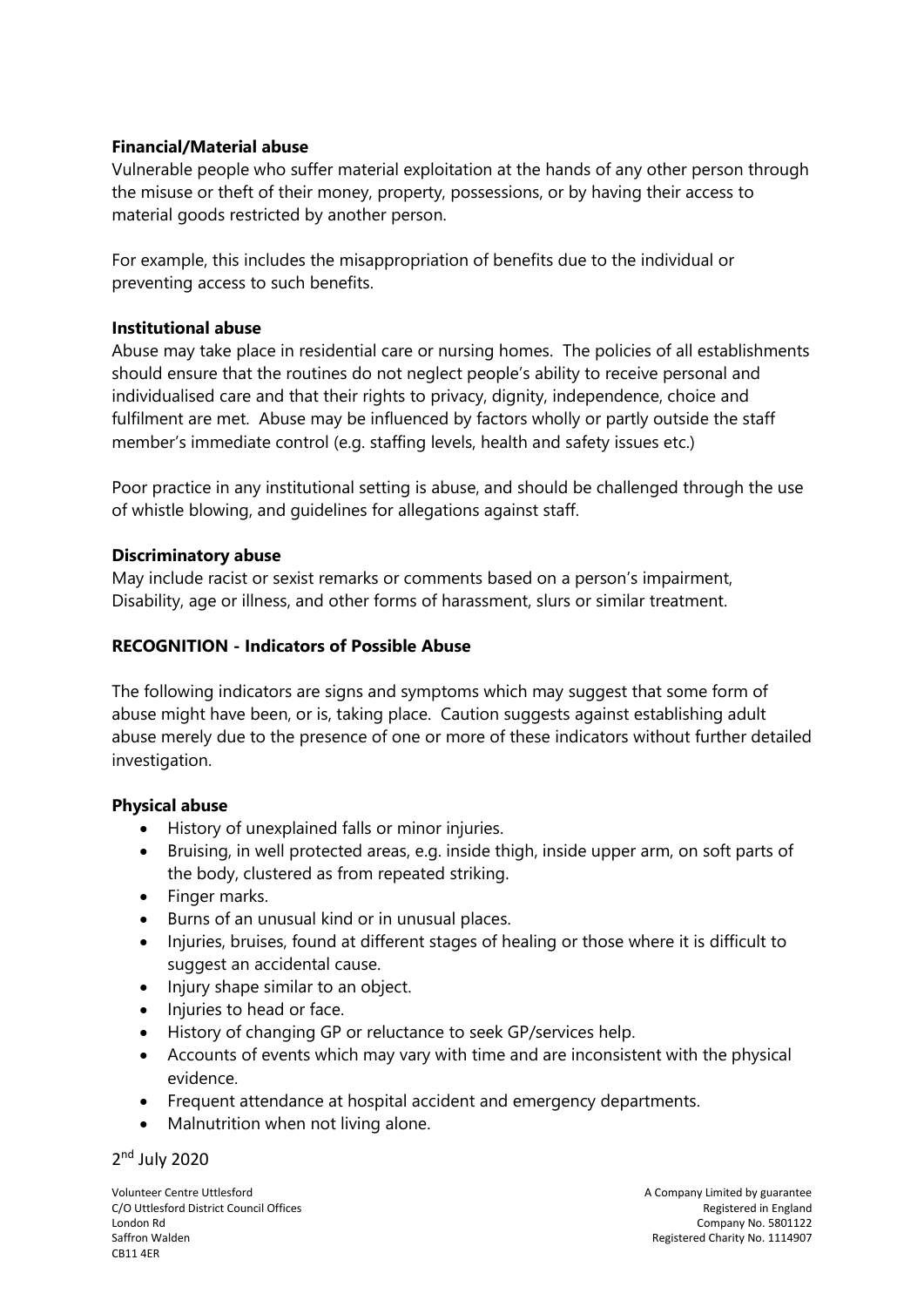- Quiet and subdued when in the presence of carers, or flinching movements when approached.
- Ulcers, pressure sores and being left in wet clothing.

### **Sexual abuse**

- Withdrawal, choosing to be alone, unwillingness to make eye contact.
- Explicit or untypical sexual/language/behaviour by the vulnerable adult.
- Self-inflicted injury.
- Disturbed sleep pattern.
- Difficulty in walking or sitting.

#### **Neglect**

- Inadequate physical care (of the individual and the environment) and inattention to the person's basic needs, including appropriate food, clothing and shelter.
- Medical needs of person unmet including failure to seek medical advice for illnesses.
- Failure to supply essential social stimulation.
- Repeated failure to prevent (accidental) injury.

### **Emotional abuse**

- Inability to sleep.
- Change in appetite.
- Unusual weight gain or loss.
- Fearfulness/agitation.
- Unexplained uneasiness.
- Low self-esteem.
- Confusions.

### **Financial abuse**

- Unexplained or sudden inability to pay bills.
- Unexplained or sudden withdrawal of money from accounts.
- Unwillingness by the vulnerable adult, relative to consider any assistance requiring expenditure beyond natural thriftiness or privacy, and when finances are not a problem.
- Unusual interest by family members and other people in the vulnerable adult's assets.

### **Discriminatory abuse**

- Withdrawal, choosing to be alone.
- Low self-esteem.
- Agitation.
- Unexplained/unusual non-attendance at work, social clubs, voluntary work etc.

#### 2<sup>nd</sup> July 2020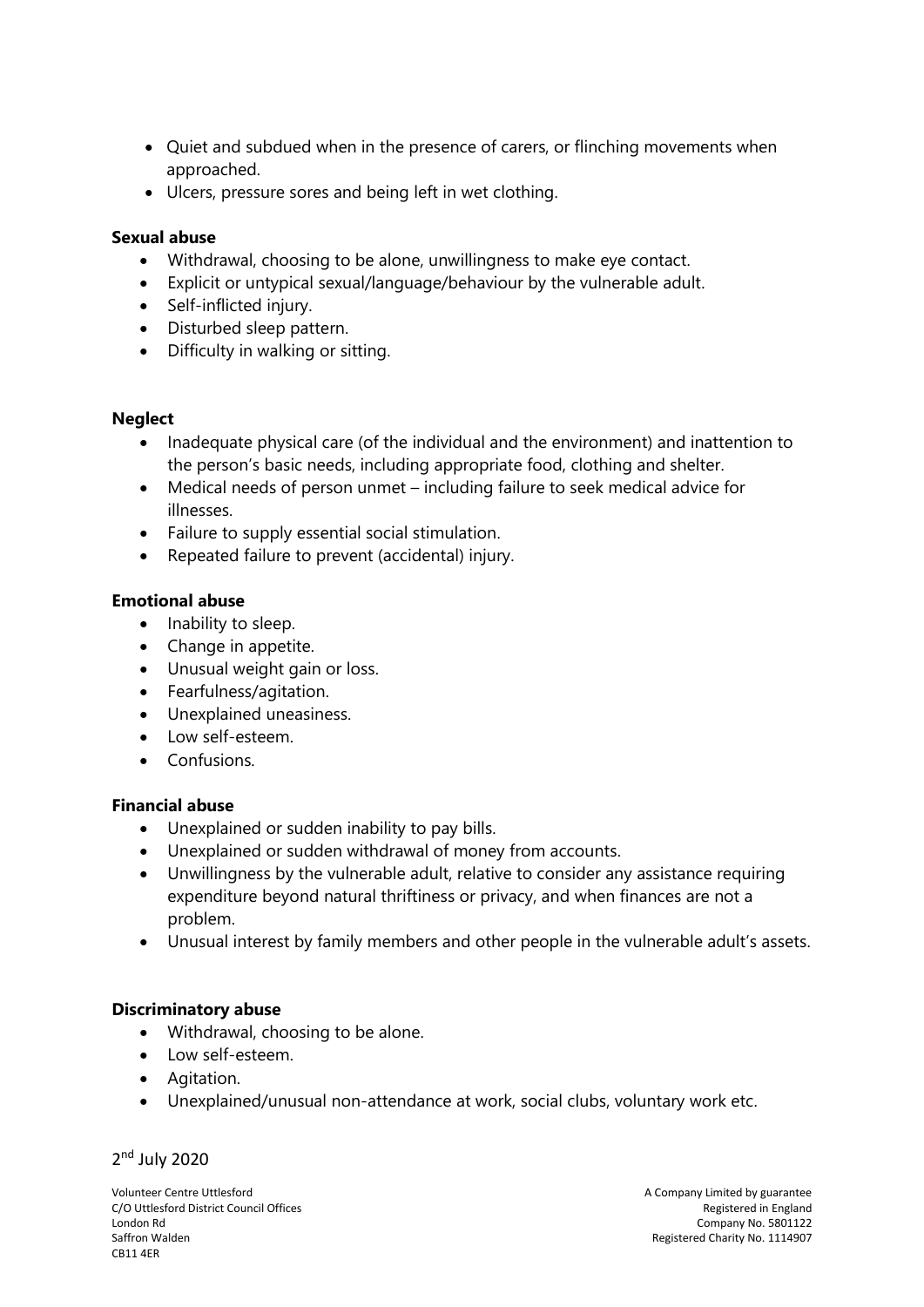# **GUIDELINES FOR WORKING WITH SAFEGUARDING ADULTS**

Volunteer Uttlesford recognises that staff and volunteers may also be vulnerable in their work with vulnerable adults. The following guidelines aim to provide advice and guidance to help protect both clients and staff and volunteers who may be vulnerable to suspected allegations:

- Meetings and interviews with potential volunteers should take place as openly as possible. If privacy is needed, other staff members should be informed of the meeting.
- When conducting home visits, staff should ensure the details are left with their line manager or in their office diary and they should follow the procedure as set out in the Health and Safety policy.
- Staff and volunteers should ensure they keep detailed case notes of home visits or contact with clients, which give an accurate reflection of the meeting, and the work that has taken place.
- Any member of staff who feels uncomfortable in any situation should raise this with their line manager and arrange to undertake the home visit with another member of staff.
- Staff and volunteers should not meet with clients outside of organised work activities /time unless it is with the knowledge and consent of the person in charge of the organisation.
- Any person who has found him or herself in a potentially vulnerable situation should report the circumstances to their line manager immediately.

# **Reporting Abuse**

It is expected that all staff follow the SET Safeguarding Adults Guidelines (for full set of procedures see [www.essexsab.org\)](http://www.essexsab.org/).

- If staff suspects a vulnerable person is being abused or is at risk of abuse, they are expected to report concerns to a line manager (unless they suspect that the line manager is implicated – in such circumstances the whistle blowing policy should be followed.
- If at any time staff feel the person needs urgent medical assistance, they have a duty to call for an ambulance or arrange for a doctor to see the person at the earliest opportunity.

2<sup>nd</sup> July 2020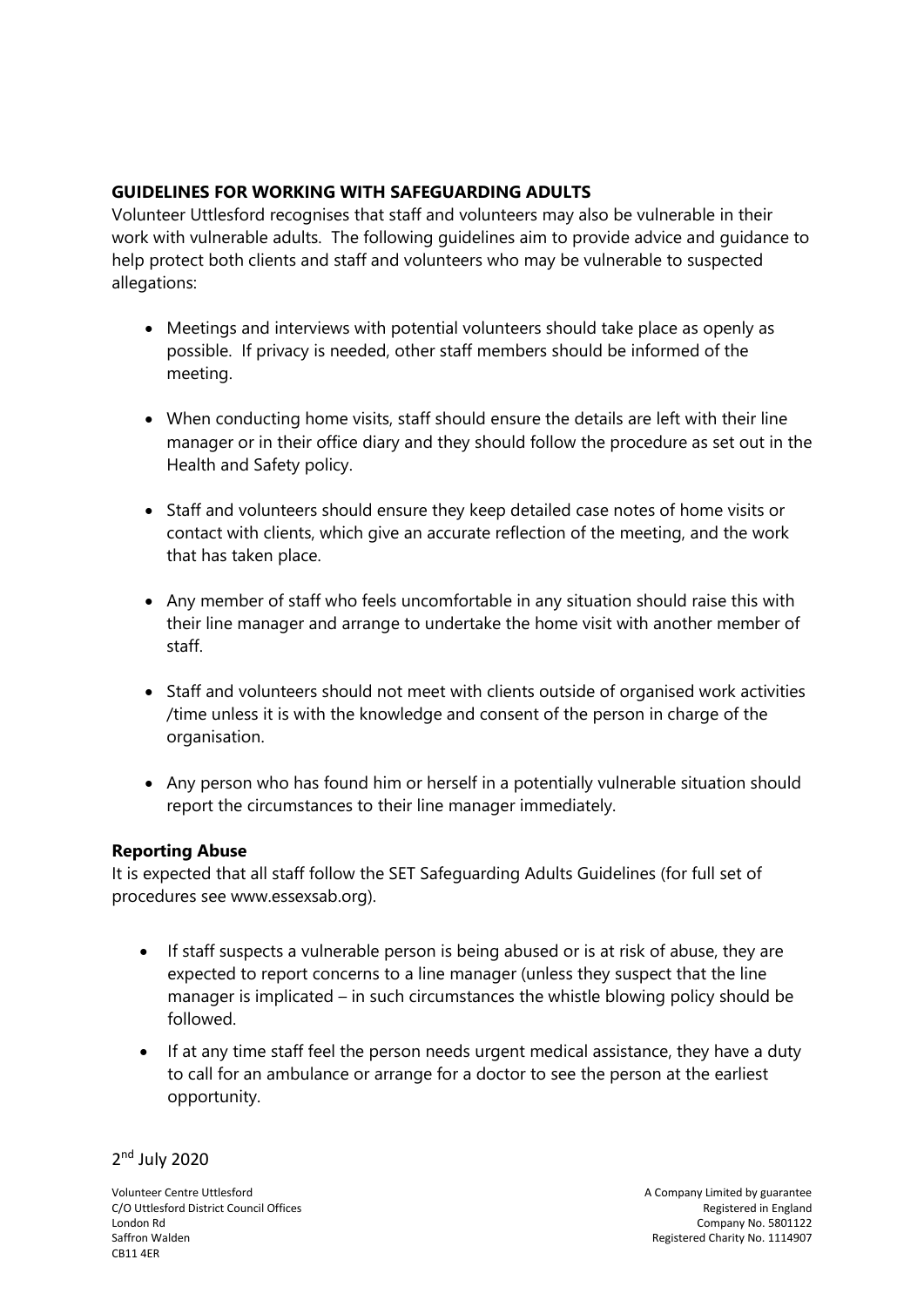- If at the time staff have reason to believe the vulnerable person is in immediate and serious risk of harm or that a crime has been committed the police must be called.
- A SET SAF 1 form must be completed where there are allegations of abuse and sent to the relevant Social Care area. Guidance notes are available on [www.essexsab.org.](http://www.essexsab.org/)

All service users need to be safe. Throughout the process the service users needs remain paramount. This process is about protecting the adult and prevention of abuse.

## **Alleged abuser and victims who are both service users**

It is important that consideration be given to a co-ordinated approach and partnership working, where it is identified that both the alleged abuser and alleged victim are service users.

Where both parties are receiving a service, staff should discuss cases and work together, however meetings with both the alleged abuser and alleged victim in attendance, are not considered appropriate.

# **Allegation of abuse staff member**

Employees should be aware that abuse is a serious matter that can lead to a criminal conviction. Where applicable VU's disciplinary policy should be implemented.

## **Confidentiality and information sharing**

'No Secrets' [DH 2000] states that the government expects organisations to share information about individuals who may be at risk from abuse. This is also stressed by Safeguarding Adults [ADSS 2005] the framework for good practice. It is important to identify an abusive situation as early as possible so that the individual can be protected. Withholding information may lead to abuse not being dealt with in a timely manner. Confidentiality must never be confused with secrecy. Staff have a duty to share information relating to suspected abuse with Social Care and Essex Police.

Consent is not required to breach confidentiality (capacity issues must be considered) and make a safeguarding referral where;

- A serious crime has been committed.
- Where the alleged perpetrator may go on to abuse other adults.
- Other vulnerable adults are at risk in some way.
- The vulnerable adult is deemed to be in serious risk.
- There is a statutory requirement e.g. Children's Act 1989, Mental Health Act 1983, Care Standards Act 2000.
- The public interest overrides the interest of the individual.
- When a member of staff of a statutory service, a private or voluntary service or a volunteer is the person accused of abuse, malpractice or poor professional standards.

If a worker has any doubt about the legality of sharing information, they must in the first instance consult their manager.

2<sup>nd</sup> July 2020